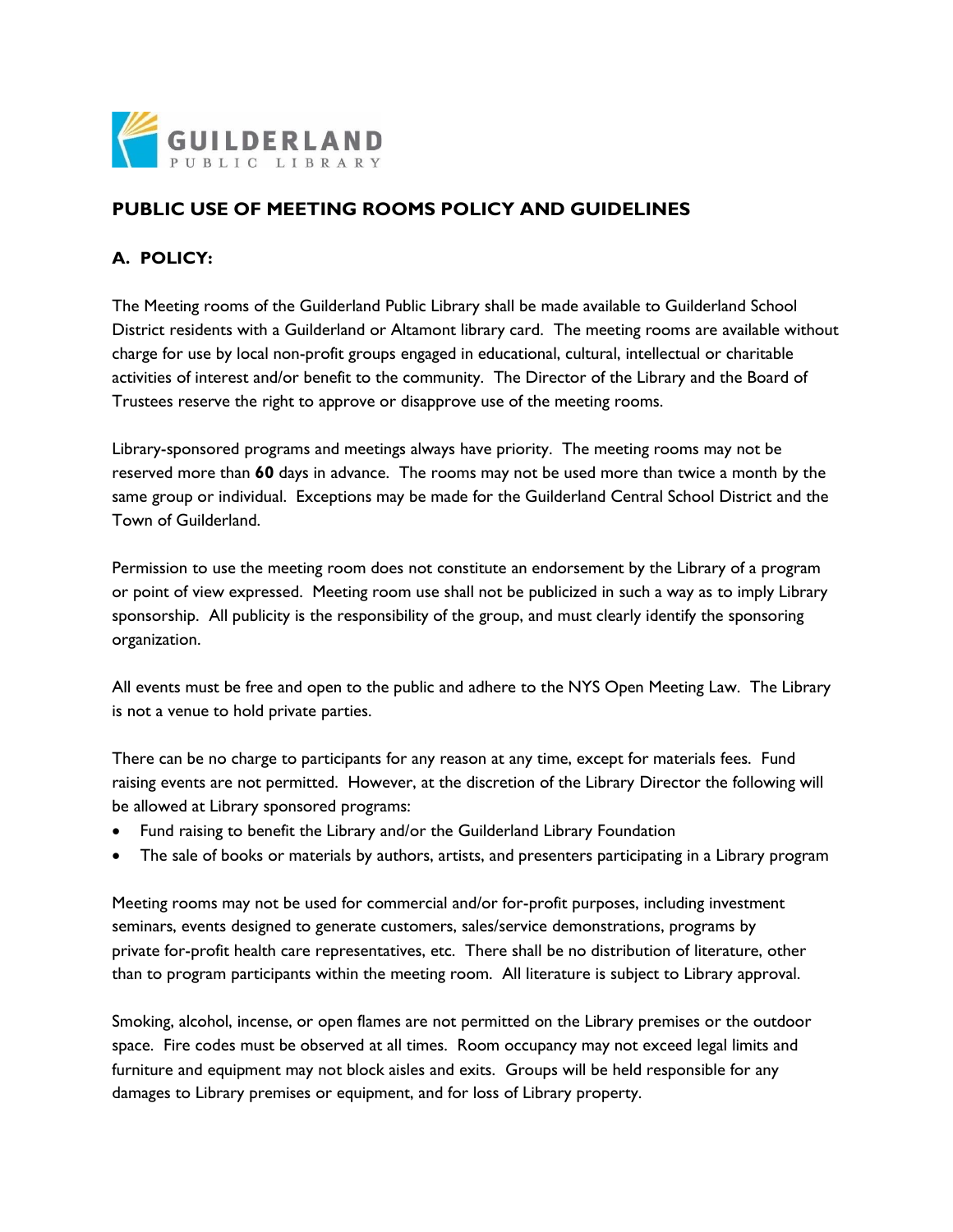The Library is not liable for injuries to people, damage to their property, or loss of property belonging to individuals or groups using the meeting rooms. The reserving party is responsible for leaving the room(s) in the same condition as it was when they arrived.

Failure to abide by these rules for meeting room use may be justification for denying the group further use of meeting rooms and may incur a monetary fee.

Cancellation with less than 24 hours' notice may result in a \$50.00 charge.

A certificate of insurance (COI) is a document issued by an insurance company/broker that is used to verify the existence of insurance coverage under specific conditions granted to listed individuals. A certificate of insurance may be required to protect the library from liability and/or loss.

All programs involving up to 20 minors must have at least two adult supervisors. For each additional 10 minors, an additional adult is required. These supervisors must be acceptable to the Library Director or the Director's designee. Approved supervisors shall be held personally responsible for the conduct of the program and its participants.

Prompt notification to the Library of cancellation of a meeting is required. The group leader is responsible for contacting the members/audience if the scheduled meeting or public program is to be cancelled.

#### **Piano Policy:**

The piano is used for performances only. It is not available for rehearsal or practice. The piano should not be moved and must be plugged in at all times.

Tuning Fee: Anyone wishing to use the piano and have it tuned specifically for a recital must give the Library three weeks advance notice and must pay the \$120.00 tuning fee (subject to change); the Library will select the tuner and arrange to have the piano tuned prior to that use.